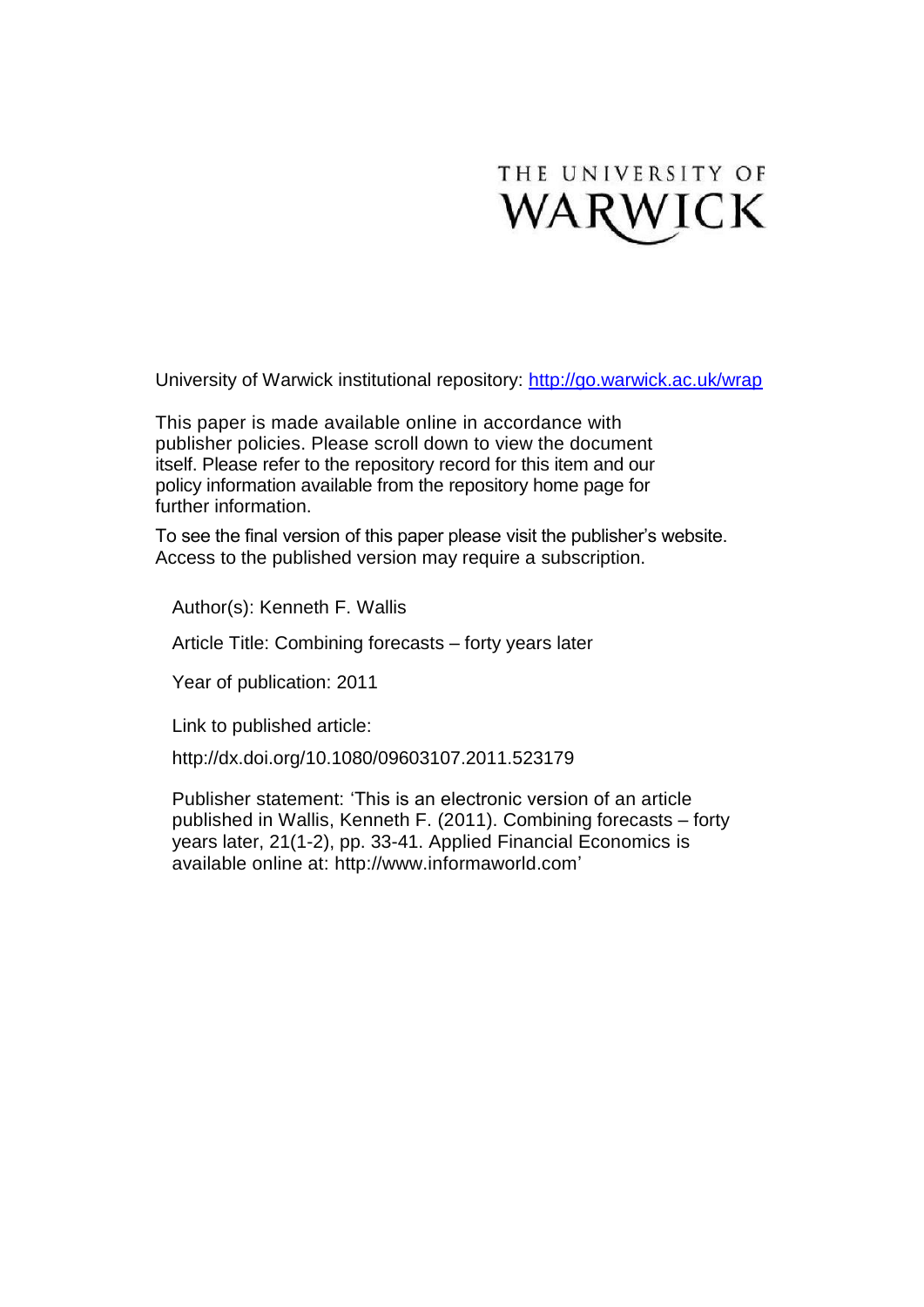# **Combining Forecasts – Forty Years Later**

**Kenneth F. Wallis**

**Department of Economics University of Warwick Coventry CV4 7AL, UK [K.F.Wallis@warwick.ac.uk]** 

**For a special issue of** *Applied Financial Economics* **in memory of C.W.J. Granger** 

**Headnote** This article is dedicated to the memory of Clive Granger, a founding editor of this journal. Its title echoes the title of his invited review article in a special issue of the *Journal of Forecasting* in 1989. That issue marked the twentieth anniversary of the publication of his article with John Bates, which is widely regarded as the seminal article in the field of forecast combination. This article returns to two of the topics in 'Combining forecasts – twenty years later' that are of much current interest, namely the impact of forecasters' different information sets on the original point forecast combination result, and properties of different methods of combining density forecasts. A parallel result to his inefficiency-of-meanforecasts result for point forecasts is seen to apply to density forecasts, where logarithmic combination is shown to have some advantage over linear combination.

**Keywords** Point forecast combination; Density forecast combination; Forecast efficiency; Calibration; Linear pool; Logarithmic pool

**JEL codes** C22, C53, E17

**Acknowledgments** I am grateful to Christopher Crowe for drawing attention to the work of Kim, Lim and Shaw (2001), to James Mitchell for running additional simulations on the model of Mitchell and Wallis (2010), and to Peter Hammond for helpful discussion.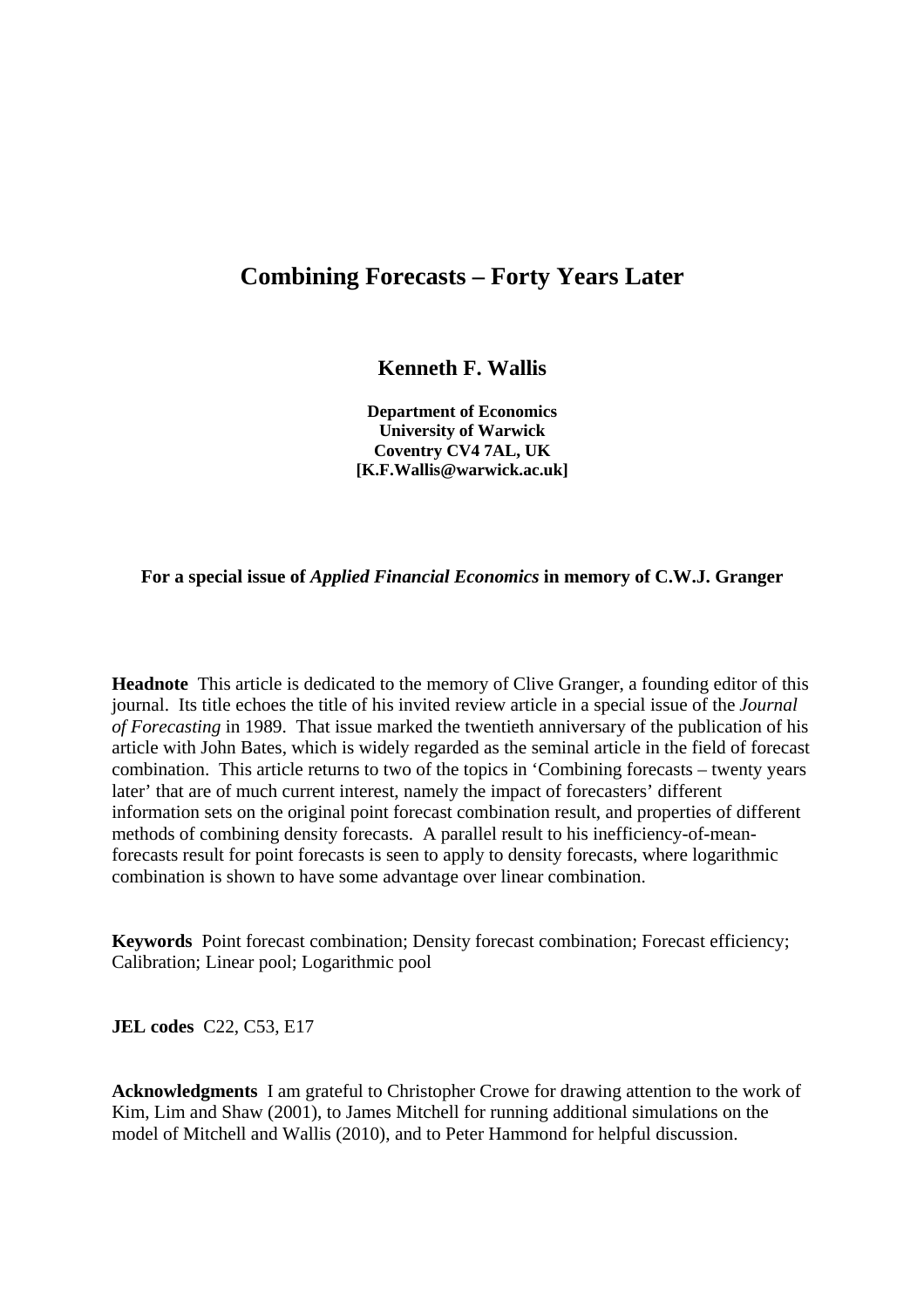## **1. Introduction**

Clive Granger told in his Nobel autobiography how he came to forecasting as a line of research that 'had great potential' by reading an advance copy of Box and Jenkins' book in 1968. Two important articles quickly appeared, both in the British OR journal. First was an article on forecasting with generalised cost functions, which has fewer citations than the second article but is currently enjoying a resurgence of interest, as research finds increasing evidence that responses to forecast surveys in several countries exhibit important departures from the quadratic loss function that is found so convenient in theoretical work. Second was the seminal article with John Bates on forecast combination, which opened up a whole new sub-field in forecasting. Although Bates and Granger (1969) cited an earlier article by Barnard (1963) which contained an empirical example in which a simple average of two forecasts had smaller Mean Square Error (MSE) than either of the individual forecasts, theirs was the first work to develop a general analysis of the point forecast combination problem. Twenty years after its publication, Clemen (1989) provided a review of the new field and an annotated bibliography containing over 200 items, which he described as 'an explosion in the number of articles on the combination of forecasts.' Clemen's article in the *International Journal of Forecasting* was accompanied by several commentaries and reflections by leading researchers, while the *Journal of Forecasting* simultaneously published a special issue on combining forecasts, in which the first article was 'Combining forecasts – twenty years later' (Granger, 1989). This article returns to two of the topics in that article, forty years after Bates and Granger's work.

 Clive Granger's remarkably long list of publications includes several articles in which he discussed current developments and future prospects in particular fields of time-series econometrics. They are full of his thoughts on where more research was needed and his ideas on how that research could be developed. They are more forward-looking than backwardlooking, containing very little by way of literature review. In the present case, although the *Journal of Forecasting* described his article as an 'invited review article', he explicitly excluded an 'attempt to survey the literature on combining, which is now voluminous and rather repetitive.' More often, such an exclusion was implicit rather than explicit, without any excuse being offered, and the pages were devoted to an unceasing flow of new ideas and creative suggestions, which became an invaluable resource for other researchers. Not all of these ideas have stood the test of time, but his success rate is notably high.

1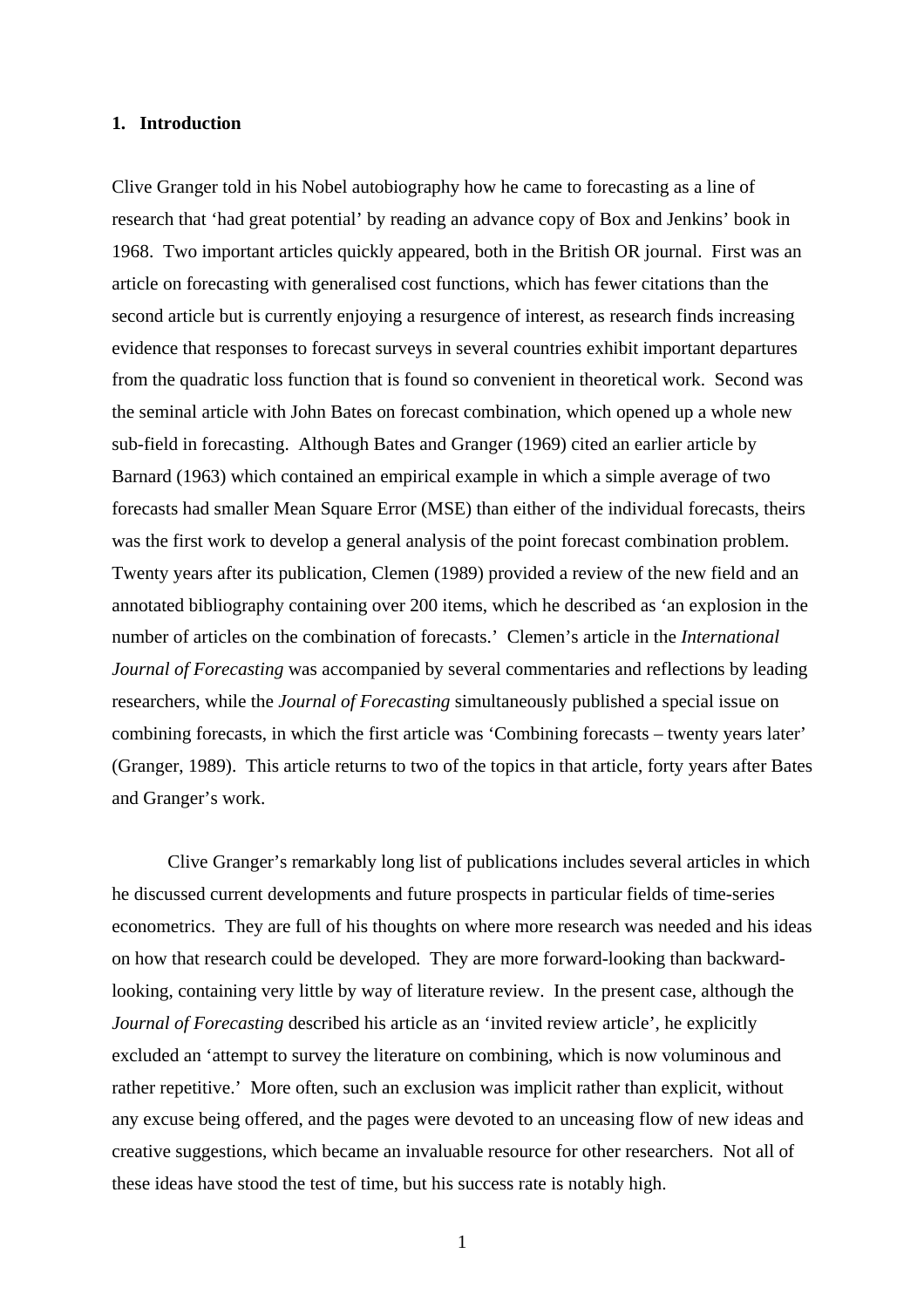A major theme of 'Twenty years later' is the relevance of information sets, discussion of which 'is an essential feature of all forecasting situations, including combining.' Section 2 of this article revisits its analysis of how the original treatment of point forecast combination is affected when competing forecasters have different information sets, and all of them use their own information efficiently. Explicit expressions are presented for the forecast MSEs that support its main result, referred to as 'the inefficiency of mean forecasts' in independent work by a later group of authors. The simple average of several available forecasts has been a popular summary device for as long as competing forecasts have been available, and how it might be improved, in similarly simple fashion, remains a topic of interest.

 The final 'extensions' considered in 'Twenty years later' concern the combination of uncertainty measures such as quantiles, which 'is a step towards the larger question of how we would combine or aggregate distributions.' As I have observed (Wallis, 2005), distributions have been aggregated ever since Zarnowitz (1969) published averages of the density forecasts of inflation and GNP growth supplied in histogram form by respondents to the ASA-NBER survey of forecasts by economic statisticians (continued since 1990 as the Survey of Professional Forecasters). I noted that the finite mixture distribution is an appropriate statistical model for such combined density forecasts; the same algebraic form appears in statistical decision theory as the linear opinion pool, and the two terms have come to be used interchangeably. On the other hand the quantile-based methods of combining forecast distributions proposed in 'Twenty years later' have not been taken up.

 A popular choice of functional form for interval and density forecasts is the normal distribution. When combining density forecasts it might be desired for presentational reasons and/or analytical convenience that the combined forecast retains the same functional form as the component forecasts, but in the normal case linear combination does not deliver this. Section 3 of this article considers the properties of the logarithmic opinion pool or geometric average of component normal density forecasts, which does preserve this distributional form, as an alternative to linear combination. An example is constructed as an additional variant forecast in the Monte Carlo experiment of Mitchell and Wallis (2010). With respect to the probabilistic calibration and goodness-of-fit of combined density forecasts, some parallels with the inefficiency of mean (point) forecasts discussed in Section 2 are observed.

2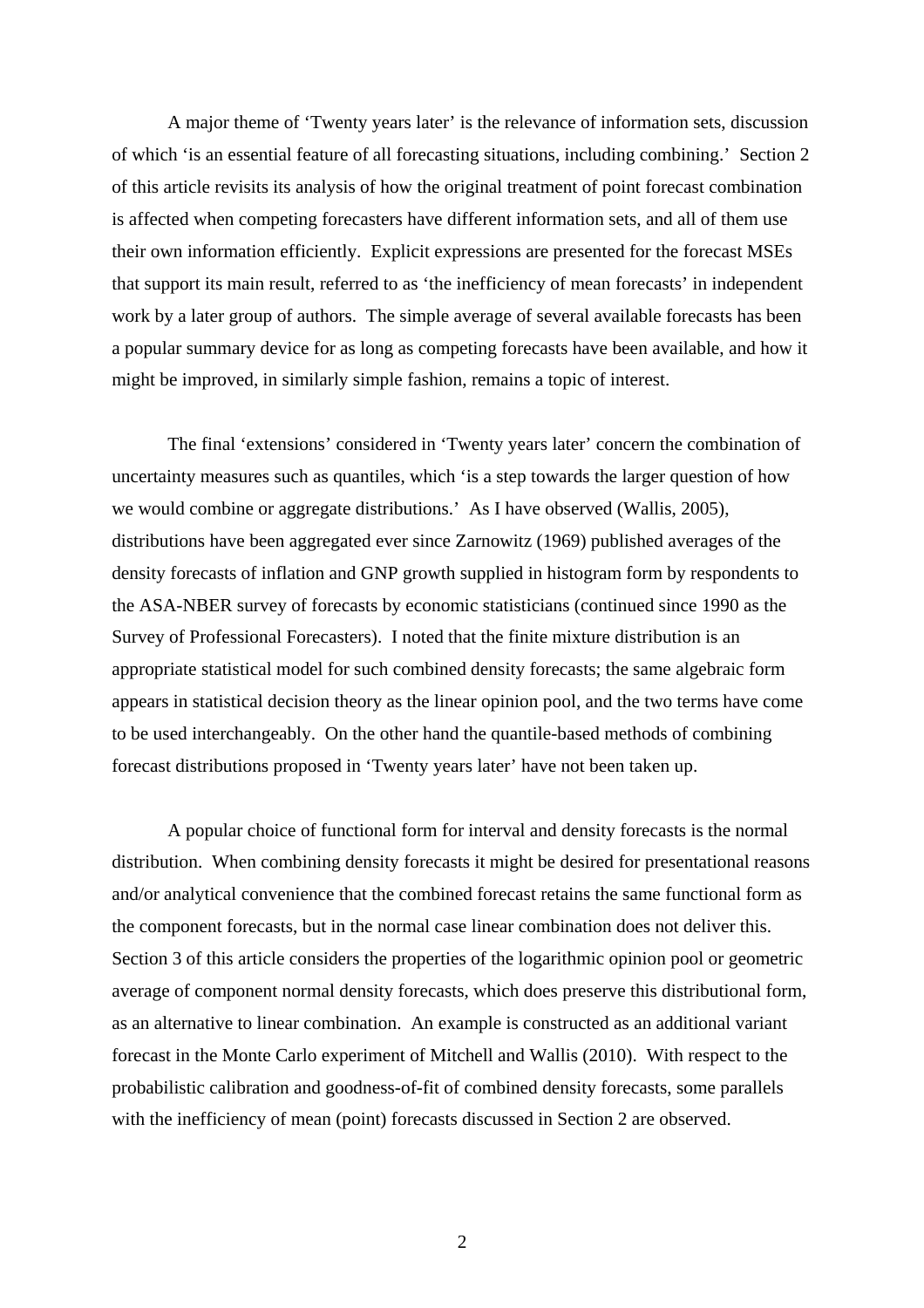#### **2. Point forecasts with different information sets**

The basic optimality result of Bates and Granger (1969) is that a linear combination of two competing point forecasts using the optimal (variance minimising) weight in general has a smaller forecast MSE than either of the two competing forecasts. It might have seemed counter intuitive that combining with an inferior forecast could improve matters, relative to the MSE measure, but combining using the weight that is optimal with respect to the same measure is seen to achieve this. The only case in which no improvement is possible is that in which one forecast is already the optimal (minimum MSE) forecast; its optimal weight is then 1, and there is no gain in combining with an inferior forecast, whose weight is correspondingly 0. Twenty years later Granger (1989, p.168) noted that in this original setting the two forecasts were implicitly based on the same information set, and 'For combining to produce a superior forecast, both component forecasts clearly had to be suboptimal. It is more usual for combining to produce a better forecast when the individual forecasts are based on different information sets, and each may be optimal for their particular set.'

 A stylised representation of this more usual situation is obtained by assuming that each forecaster's information set has two components, one available to all *N* forecasters and the other available only to the specific individual, with the various components assumed to be mutually independent. All the information available to all the forecasters is referred to as the universal information set. The target variable is denoted  $y_t$ , and the contents of the public and private information sets are the current and past values of the variables  $z_t$  and  $x_{it}$ ,  $j = 1,..., N$ , respectively. These could be vector series, but are taken to be univariate for convenience. If the universal information set  $U_t$  were known, the optimum linear least squares one-step-ahead forecast would be

$$
E_t = \mathcal{E}\left(y_{t+1} | U_t\right)
$$
  
=  $\alpha(B)z_t + \sum_{j=1}^N \beta_j(B)x_{jt}$  (1)

where  $\alpha(B)$ ,  $\beta_j(B)$  are lag operator polynomials. This is equation (1) of Granger (1989), with subscript *t* replacing his subscript *n*. He continues 'With the assumptions made, the optimum forecast of the *j*th person is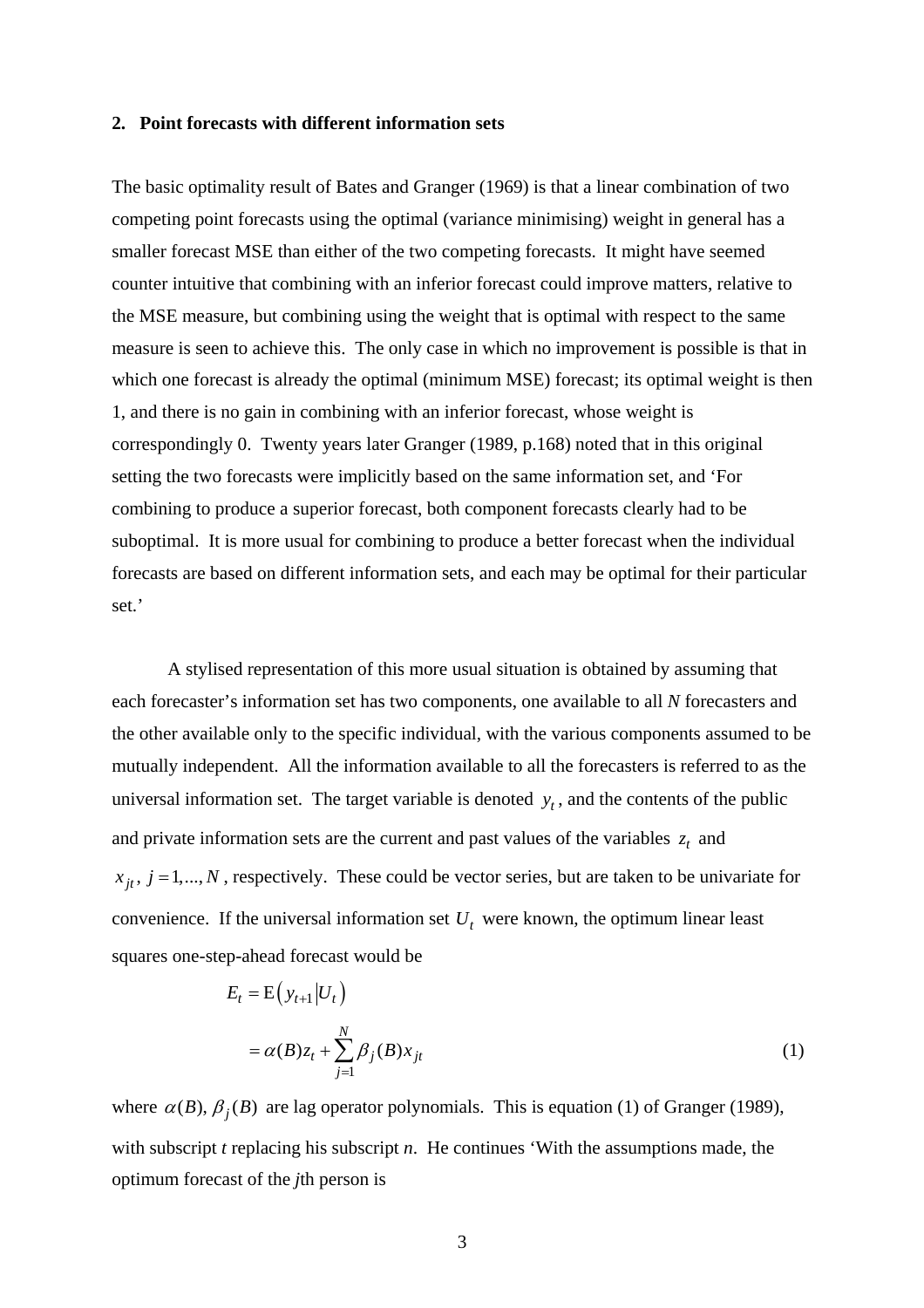$$
E_{jt} = \alpha(B)z_t + \beta_j(B)x_{jt} \,. \tag{2}
$$

Forming a simple average of these individual forecasts gives

$$
\overline{E}_{t} = \frac{1}{N} \sum_{j=1}^{N} E_{jt}
$$
\n
$$
= \alpha(B) z_{t} + \frac{1}{N} \sum_{j=1}^{N} \beta_{j}(B) x_{jt}.
$$
\n(3)

Clearly, neither this equally-weighted combination of the individual forecasts nor any other combination with weights adding to one achieves the optimum forecast  $E_t$ . 'It is seen that aggregating forecasts is not the same as aggregating information sets.  $\overline{E}_t$  is based on all the information, but is not equal to  $E_t$ , as the information is not being used efficiently.' However, if yet another forecast is constructed, using only the public information, namely

$$
E_{0t} = \alpha(B)z_t
$$
 (4)

'then it is seen immediately that the optimal forecast  $E_t$  can be achieved by

$$
E_t = \sum_{j=1}^{N} E_{jt} - (N-1)E_{0t} \tag{5}
$$

 No direct comparisons of forecast efficiency are given in this analysis, and we pursue these in a slightly modified setting. We redefine  $z_t$  and  $x_{jt}$ ,  $j = 1,..., N$ , as the components of the forecasts of  $y_{t+1}$  based on public and private information respectively, and denote the respective MSEs of  $z_t$  and  $x_{jt}$  as  $\sigma_0^2$  and  $\sigma_1^2$ , constant over *j*. Then the individual forecasts constructed as the optimally 'inverse MSE' weighted combination of the two components, and their MSEs, are

$$
E_{jt} = \frac{\sigma_1^2 z_t + \sigma_0^2 x_{jt}}{\sigma_1^2 + \sigma_0^2},
$$
  
\n
$$
MSE(E_{jt}) = \frac{\sigma_0^2 \sigma_1^2}{\sigma_1^2 + \sigma_0^2}, j = 1,..., N.
$$
 (2')

We note that this alternative definition of  $z_t$  and  $x_{jt}$  does not affect the structure of the forecast  $E_{jt}$ : the variance weights in equation (2') are incorporated in the least squares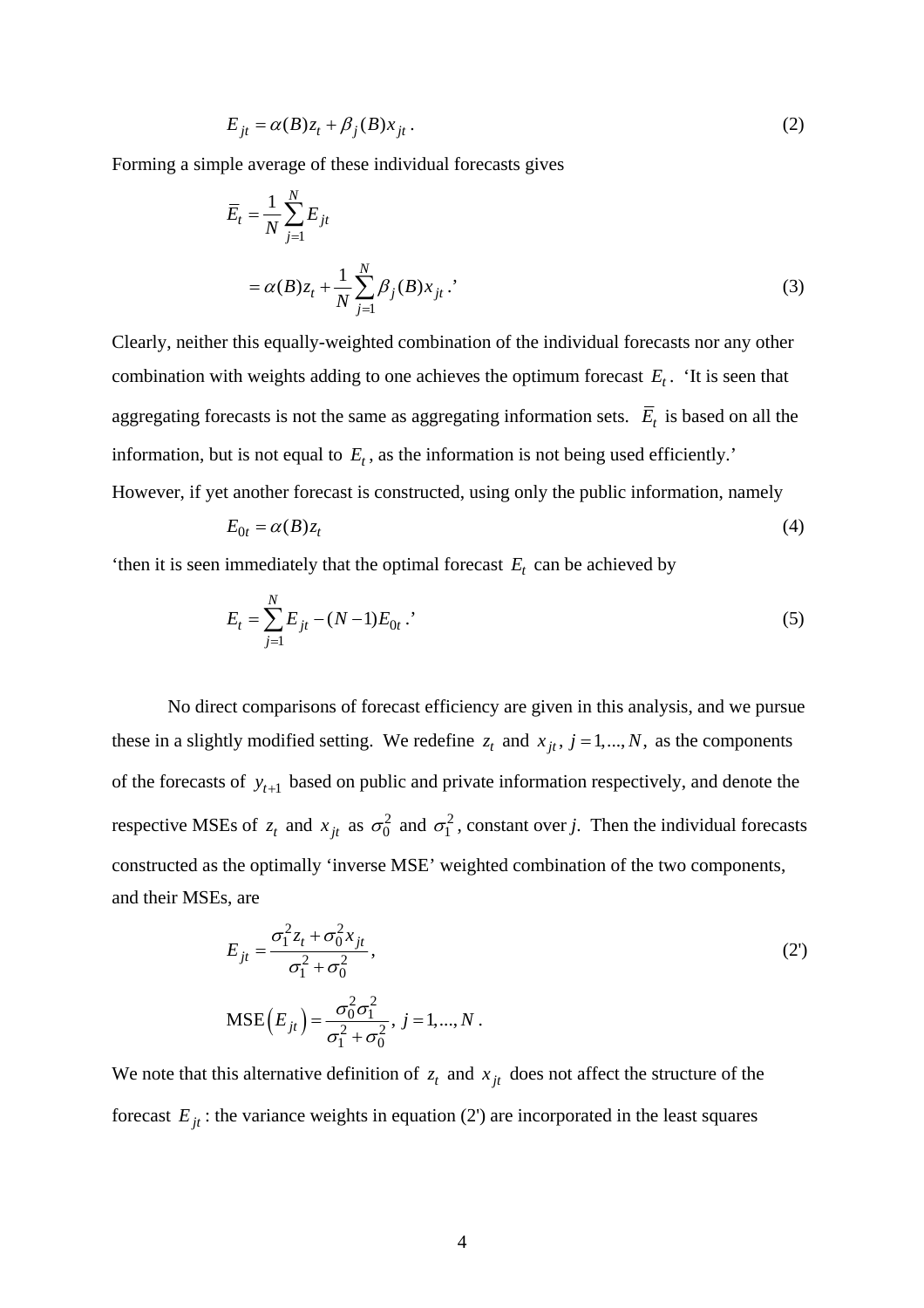coefficients  $\alpha(B)$  and  $\beta_i(B)$  of the originally defined variables in equation (2). The corresponding mean of the *N* individual forecasts, and its MSE, is

$$
\overline{E}_{t} = \frac{\sigma_{1}^{2} z_{t} + \frac{1}{N} \sum_{j=1}^{N} \sigma_{0}^{2} x_{jt}}{\sigma_{1}^{2} + \sigma_{0}^{2}},
$$
\n
$$
MSE\left(\overline{E}_{t}\right) = \frac{\sigma_{0}^{2} \sigma_{1}^{2} \left(\sigma_{1}^{2} + \frac{\sigma_{0}^{2}}{N}\right)}{\left(\sigma_{1}^{2} + \sigma_{0}^{2}\right)^{2}}.
$$
\n(3)

It is clear that the MSE of the mean forecast is less than the MSE of each individual forecast, increasingly so as *N* increases. The optimal forecast given the universal information set is a similarly modified version of equation (1); together with its MSE we have

$$
E_{t} = \frac{\sigma_{1}^{2} z_{t} + \sum_{j=1}^{N} \sigma_{0}^{2} x_{jt}}{\sigma_{1}^{2} + N \sigma_{0}^{2}},
$$
  
\n
$$
MSE(E_{t}) = \frac{\sigma_{0}^{2} \sigma_{1}^{2}}{(\sigma_{1}^{2} + N \sigma_{0}^{2})}.
$$
  
\n(1')

The inefficiency of the mean forecast, that is,  $MSE(\overline{E}_t)$  >  $MSE(E_t)$  follows on observing that

$$
\left(\sigma_1^2+\frac{\sigma_0^2}{N}\right)\left(\sigma_1^2+N\sigma_0^2\right) > \left(\sigma_1^2+\sigma_0^2\right)^2 \text{ if } N>1.
$$

Finally, we see that the optimal forecast can be achieved as a combination of the mean forecast and the public forecast, as above. Noting that equation (5) gives the optimal forecast as the combination  $k\overline{E}_t + (1-k)E_{0t}$  with weight  $k = N$ , the effect of the modifications in the present paragraph is to require

$$
k = \frac{N\left(\sigma_1^2 + \sigma_0^2\right)}{\sigma_1^2 + N\sigma_0^2}
$$

in order to obtain the corresponding result.

 Equivalent results to these modified results, except the last one, are given completely independently by Kim, Lim and Shaw (2001), working in accounting and finance and making no reference to the statistical forecasting literature. They consider several financial analysts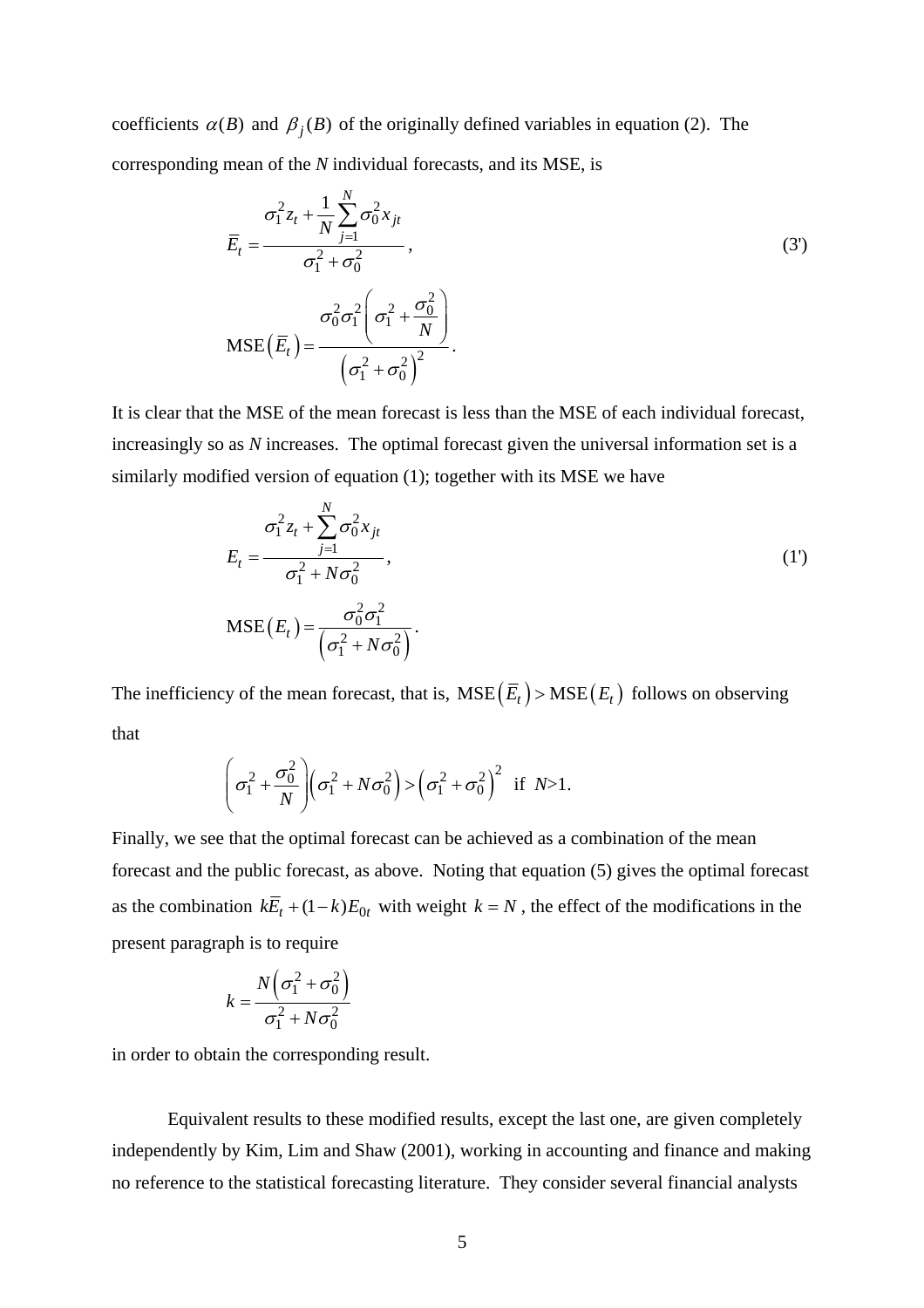forecasting a firm's forthcoming earnings. Each analyst possesses both common and private information, in the form of a public and a private signal, each equal to the forthcoming earnings plus a zero-mean random error. The assumed source of random variation – noise in the signals – differs from that assumed in the forecasting literature – the innovation in the data-generating process – but the main result, referred to as 'the inefficiency of mean forecasts' and expressed in terms of the precision of the signals rather than forecast MSEs, is the same. However Kim, Lim and Shaw do not consider the possibility of constructing a fully efficient forecast, with no equivalent to equation (5) above, since 'neither analysts' common nor private information is separately observable' (2001, p.330). Instead they consider the exploitation of a sequence of signals and associated forecast revisions in a fixedevent forecast context. Models in which agents receive noisy public and private signals about the underlying state have a long history in economics, serving to relax the Walrasian postulate of complete information: see, for example, the references given by Morris and Shin (2002) prior to their analysis of the social value of public information. As with the forecasting literature, however, Kim, Lim and Shaw's work is independent of this.

 Crowe (2010) similarly considers the fixed-event context of the forecasts of economic growth collected by *Consensus Economics* in several countries: forecasts for the current year and the next year are collected monthly. The source of the inefficiency in the mean or 'consensus' forecast is interpreted as its overweighting of public information – compare equations (1) and (3) or (1') and (3'). In fixed-event forecasting the public information includes previously published mean forecasts of the same target variable, and hence the successive revisions to those mean forecasts. The manifestation of the inefficiency is (negative) correlation between the mean forecast and its forecast error, the latter being a function of all past forecast revisions. Consideration of this relationship allows an estimate of the efficient forecast to be obtained via an adjustment to the current mean forecast which depends on the latest forecast revision. With the model estimated for 38 countries over the period 1989-2006, evaluation of out-of-sample current-year forecasts for 2007 and 2008 shows that efficiency gains of some 5% root mean square error could have been achieved.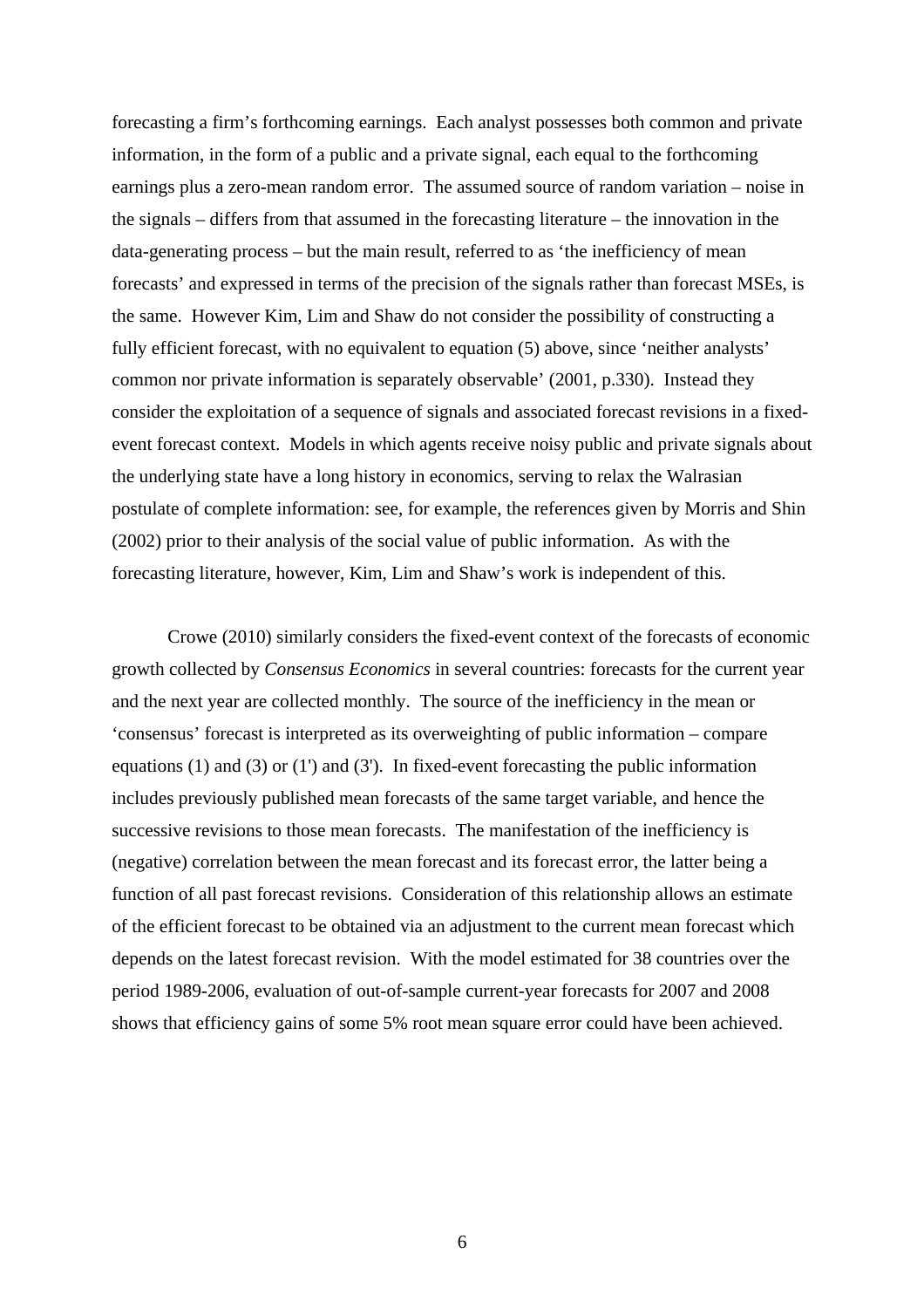#### **3. Linear and logarithmic combination of density forecasts**

We consider *N* individual density forecasts of a random variable *Y* at some future time, denoted  $f_i(y)$ ,  $j = 1,..., N$ , with means and variances  $\mu_j$ ,  $\sigma_j^2$ . For economy of notation time subscripts and references to the information sets on which the forecasts are conditioned are suppressed. The linear combination or finite mixture distribution is

$$
f_C(y) = \sum_{j=1}^{N} w_j f_j(y),
$$
 (6)

with weights  $w_j \ge 0$ ,  $j = 1,..., N$ ,  $\Sigma w_j = 1$ . The combined density has mean and variance

$$
\mu_C = \sum_{j=1}^N w_j \mu_j \,,\tag{7}
$$

$$
\sigma_C^2 = \sum_{j=1}^N w_j \sigma_j^2 + \sum_{j=1}^N w_j (\mu_j - \mu_C)^2.
$$
 (8)

If the density forecast means are equal to the point forecasts, and equal weights  $w_j = 1/N$  are used, then equation (7) gives the simple average point forecast, and equation (8) gives the variance of the combined density as the average individual variance plus a measure of the dispersion of the individual point forecasts. This decomposition of the combined variance into measures of uncertainty and disagreement is employed in recent studies of survey forecasts in the UK (Boero, Smith and Wallis, 2008) and the US (Rich and Tracy, 2010). As noted above, the linear combination of normal densities is not a normal density, indeed it may be multimodal; it was the consideration of a mixture of two normal distributions by Pearson (1894) that initiated the finite mixture distribution literature.

 The logarithmic opinion pool first appeared, according to Genest and Zidek's (1986) survey of combining probability distributions, in an unpublished 1972 manuscript by Michael Bacharach, who in turn, they say, attributed it to Peter Hammond, but there appears to be no surviving copy of either Bacharach's manuscript or Hammond's communication. A further remark by Genest and Zidek (1986, p.119) suggests that Winkler (1968) earlier referred to the logarithmic opinion pool, and later authors, for example Kascha and Ravazzolo (2010, pp.233, 237), similarly reference Winkler, but this is not correct: Winkler (1968) does not mention the logarithmic opinion pool. For Genest and Zidek, the most compelling reason for using the logarithmic opinion pool is that the processes of pooling and updating then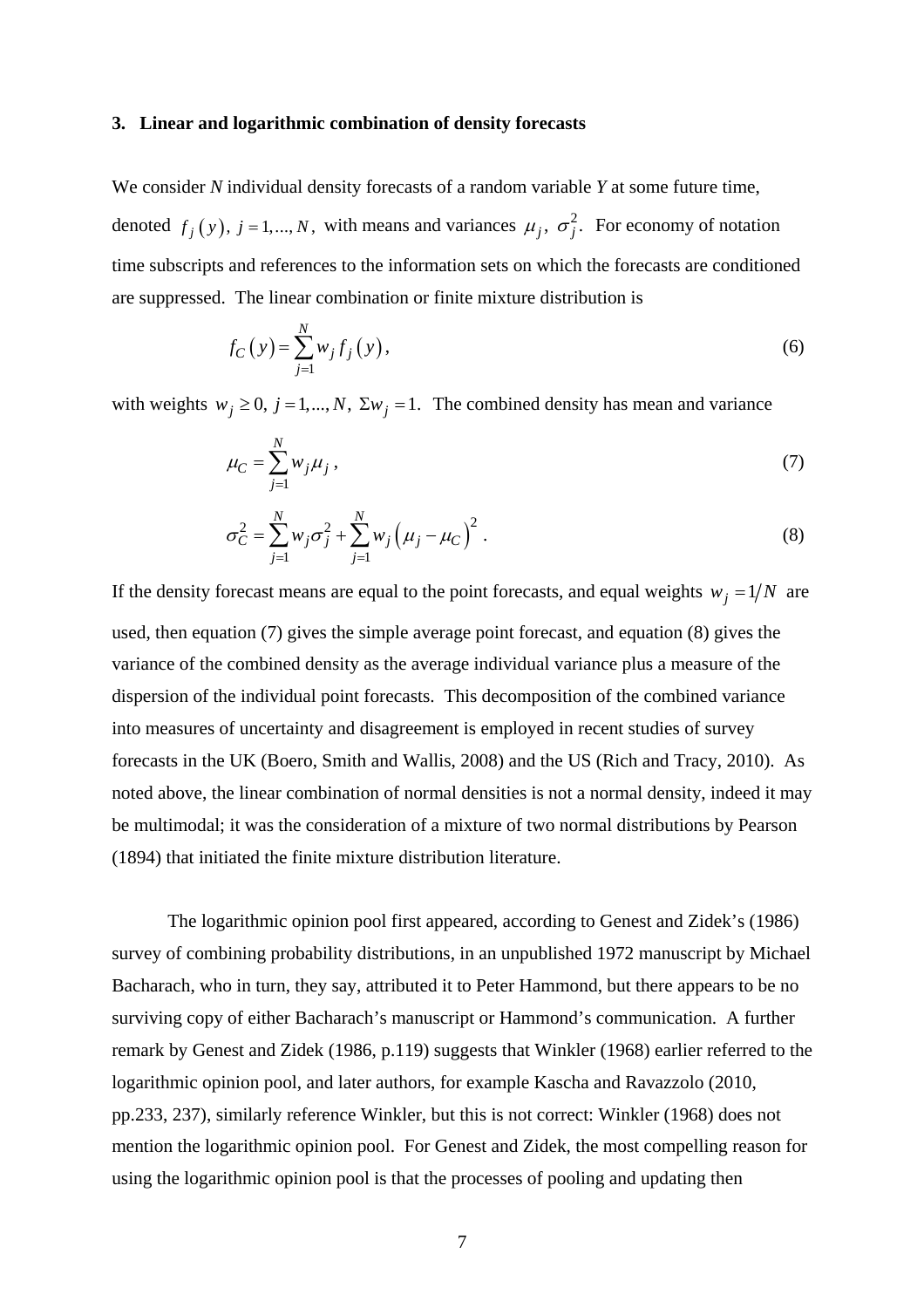commute. That is, suppose (a) individual distributions are first combined, then the combined distribution is updated following Bayes' rule using some later observation, or (b) individual distributions are first updated using the later (common) observation, then combined: with logarithmic pooling both approaches give the same result, but not with linear pooling. For this reason the logarithmic opinion pool is sometimes said to be 'externally Bayesian' (see, for example, Faria and Smith, 1997), since to an external observer the combined forecast looks like that of a single Bayesian forecaster.

The logarithmic combination is usually written using the geometric form, as

$$
f_G(y) = \frac{\prod f_j^{w_j}(y)}{\prod f_j^{w_j}(y)dy},\tag{9}
$$

where the denominator is a constant that ensures that  $f_G(y)$  is a proper density. Our main interest lies in the logarithmic combination's preservation of the normality of component distributions; more generally, if the component distributions are from the regular exponential family, then the combined distribution is from the same family and hence, in particular, is unimodal (Faria and Mubwandarikwa, 2008). Formally, for the normal case, we have that if

$$
f_j(y) = \mathcal{N}\left(\mu_j, \sigma_j^2\right), j = 1, \dots, N, \text{ then } f_G(y) = \mathcal{N}\left(\mu_G, \sigma_G^2\right) \text{ where}
$$
  

$$
\frac{\mu_G}{\sigma_G^2} = \sum_{j=1}^N w_j \frac{\mu_j}{\sigma_j^2},
$$
  

$$
\frac{1}{\sigma_G^2} = \sum_{j=1}^N w_j \frac{1}{\sigma_j^2}.
$$
 (11)

With equal weights  $w_j = 1/N$  on the densities, equation (11) gives  $\sigma_G^2$  as the harmonic mean of the individual variances; this is less than their arithmetic mean, which is less than the finite mixture variance given in equation (8). Substituting into equation (10) then gives the combined mean or point forecast as a linear combination of the component means with inverse variance weights. Thus logarithmic combination with equal weights delivers a combined point forecast that is more efficient than the linear combination with equal weights, unless the component forecast variances are equal, in which case the two combined means coincide. In practice it is often found that competing forecast variances are not very different from one another, in which case it may be more efficient to impose equal weights than to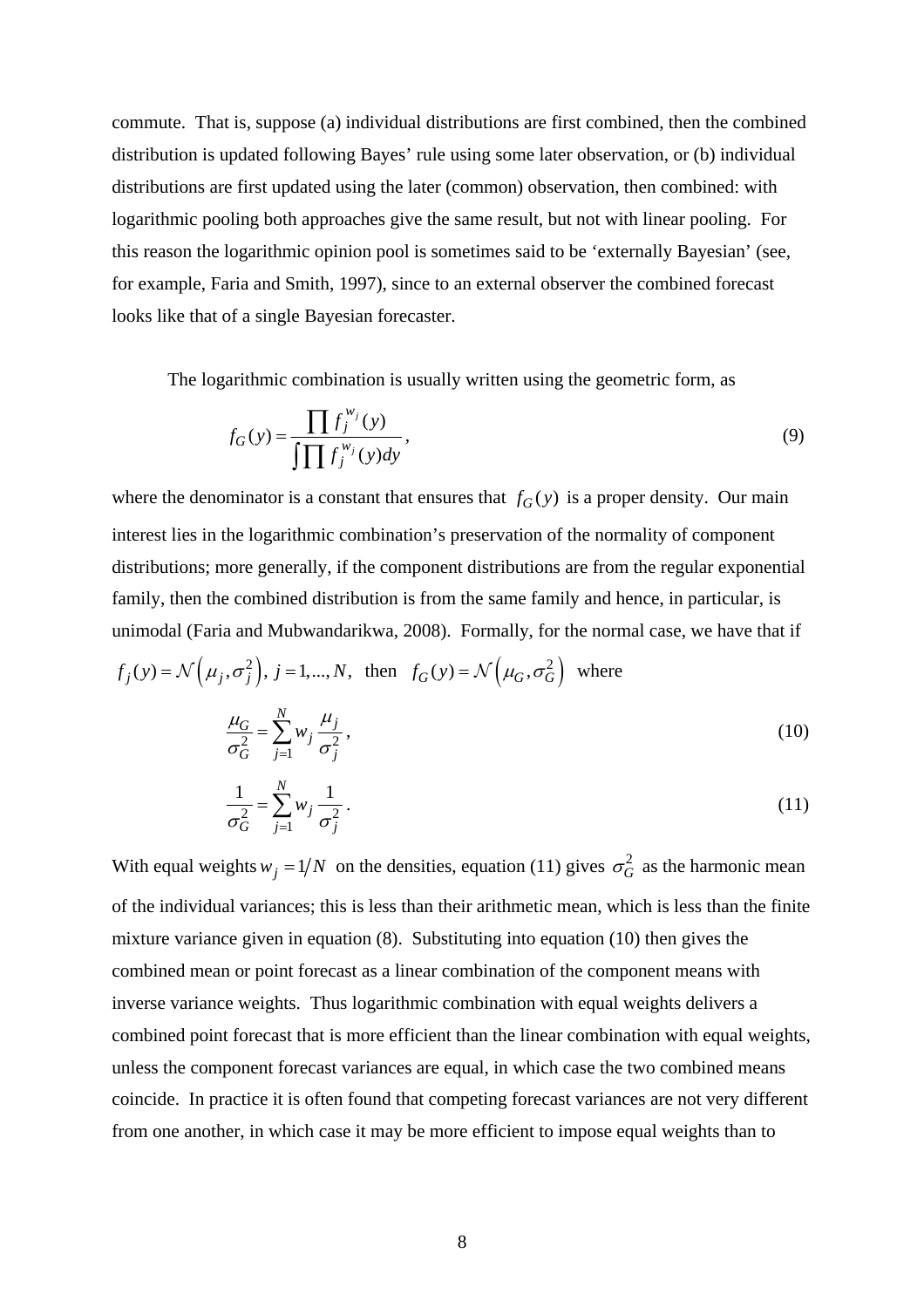estimate the weights – the squared bias is less than the estimation variance (Smith and Wallis, 2009).

### *Example*

We add a logarithmic combination to some of the competing forecasts that appear in the simulation study of Mitchell and Wallis (2010), which extends the example given by Wallis (2005). The data-generating process is the Gaussian second-order autoregression

$$
Y_t = \phi_1 Y_{t-1} + \phi_2 Y_{t-2} + \varepsilon_t, \ \varepsilon_t \sim \mathcal{N}\left(0, \sigma_{\varepsilon}^2\right).
$$

The universal information set comprises the observations  $y_{t-1}$  and  $y_{t-2}$ , the model and its parameter values, hence the important practical effects of model uncertainty and parameter estimation error are neglected. Then the optimal or 'ideal' density forecast of  $y_t$  is

$$
f_o(y_t) = \mathcal{N}\left(\phi_1 y_{t-1} + \phi_2 y_{t-2}, \sigma_{\varepsilon}^2\right).
$$

The first individual forecaster (labelled AR1 below) assumes that the data are generated by a first-order autoregression and so issues the forecast

$$
f_1(y_t) = \mathcal{N}(\rho_1 y_{t-1}, \sigma_1^2),
$$

while the second individual (AR2) similarly uses only a single observation but is subject to a one-period data delay, so the forecast is

$$
f_2(y_t) = \mathcal{N}\left(\rho_2 y_{t-2}, \sigma_2^2\right),\,
$$

where  $\sigma_1^2 = (1 - \rho_1^2) \sigma_y^2$ ,  $\sigma_2^2 = (1 - \rho_2^2)$  $\sigma_2^2 = (1-\rho_2^2)\sigma_y^2$ ,  $\sigma_\varepsilon^2 = (1-\phi_1\rho_1-\phi_2\rho_2)\sigma_y^2$  and  $\rho_i$ ,  $i=1,2$ , are the

autocorrelation coefficients:

$$
\rho_1 = \phi_1/(1-\phi_2), \quad \rho_2 = \phi_1 \rho_1 + \phi_2.
$$

 The linear combination of these two individual forecasts, with equal weights, is the finite mixture distribution

$$
f_C(y_t) = 0.5 \mathcal{N} \left( \rho_1 y_{t-1}, \sigma_1^2 \right) + 0.5 \mathcal{N} \left( \rho_2 y_{t-2}, \sigma_2^2 \right),
$$

with mean and variance obtained from equations (7) and (8). The logarithmic combination is a normal distribution with mean and variance given as

$$
\mu_G = \frac{\sigma_2^2 \rho_1 y_{t-1} + \sigma_1^2 \rho_2 y_{t-2}}{\sigma_1^2 + \sigma_2^2},
$$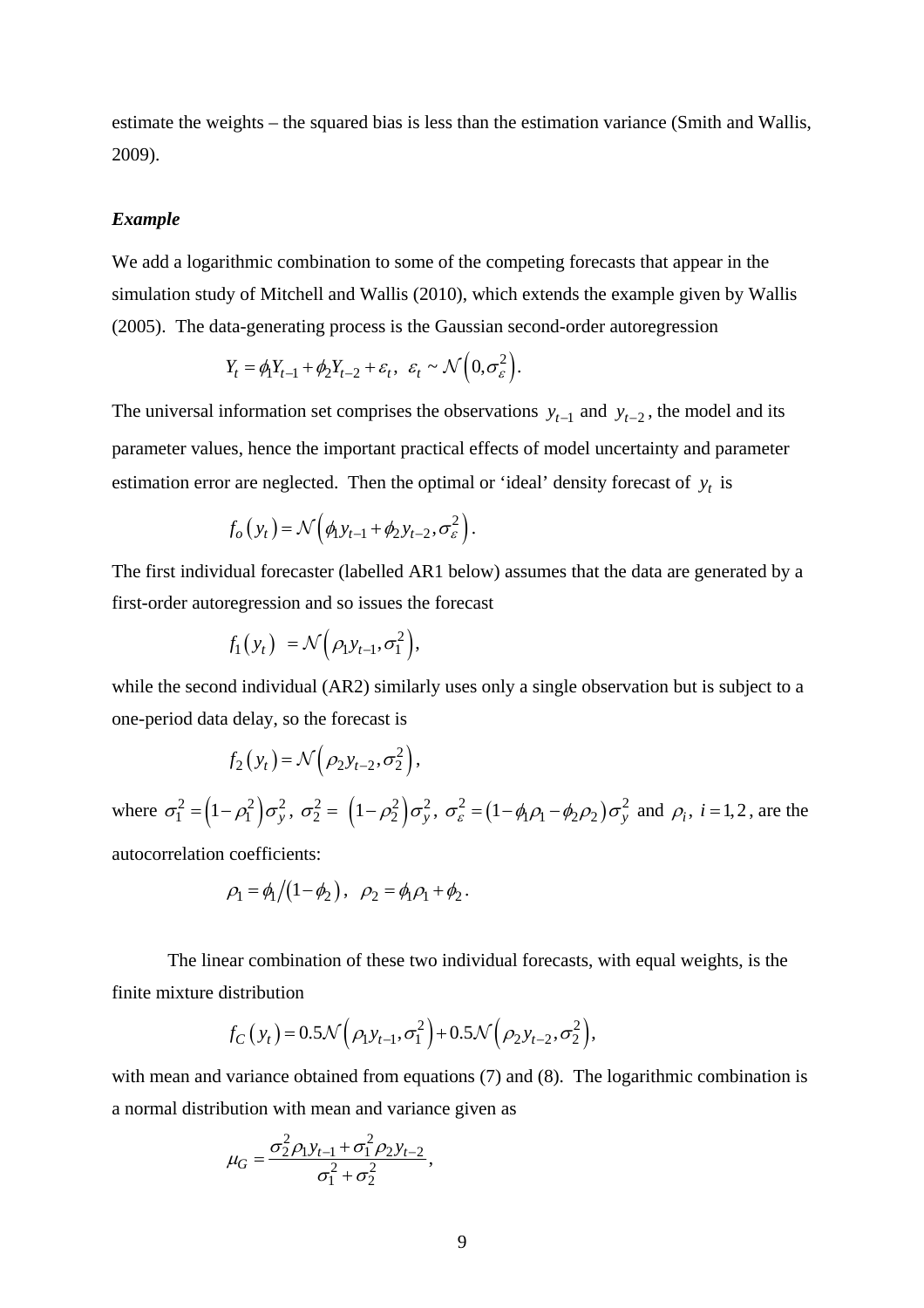$$
\sigma_G^2 = \frac{2\sigma_1^2\sigma_2^2}{\sigma_1^2 + \sigma_2^2}.
$$

The composite information set for the combined density forecasts includes the same two observations as the information set of the optimal forecast. However the combined forecasts use this information inefficiently, relative to the optimal forecast. This parallels the inefficiency of the mean (point) forecast discussed in Section 2.

 A standard tool for checking the distributional form of density forecasts is the sequence of probability integral transform (PIT) values of the outcomes in the forecast distributions

$$
p_t = F_t(y_t),
$$

where  $F_t(.)$  is the forecast cumulative distribution function. For the ideal forecast, the  $p_t$ s are independent uniform  $U(0,1)$  variables. If the forecast is the correct conditional distribution with respect to its specific information set, then the  $p<sub>t</sub>$ s are uniformly but in general not independently distributed: such a forecast satisfies 'probabilistic calibration' but not 'complete calibration'. Uniformity is often assessed in an exploratory manner, by inspection of histograms of PIT values, for example, and goodness-of-fit tests are also available, although their performance is affected by departures from independence. For a joint test of complete calibration we consider the likelihood ratio test of Berkowitz (2001), based on the inverse normal transformation of the  $p_t$ s, namely  $z_t = \Phi^{-1}(p_t)$ , where  $\Phi(\cdot)$  is the standard normal distribution function. If  $p_t$  is iid $U(0,1)$ , then  $z_t$  is iid  $\mathcal{N}(0,1)$ . Under a maintained hypothesis of normality, the joint null hypothesis of correct mean and variance ('goodness-of-fit') and independence is tested against a first-order autoregressive alternative with mean and variance possibly different from  $(0,1)$ , via a likelihood ratio test with three degrees of freedom.

 Comparisons of forecast performance can be based on the logarithmic score, defined for forecast density  $f_{it}$  as

$$
\log S_j(y_t) = \log f_{jt}(y_t).
$$

To a Bayesian the logarithmic score is the logarithm of the predictive likelihood, and if two forecasts are being compared, the log Bayes factor is the difference in their logarithmic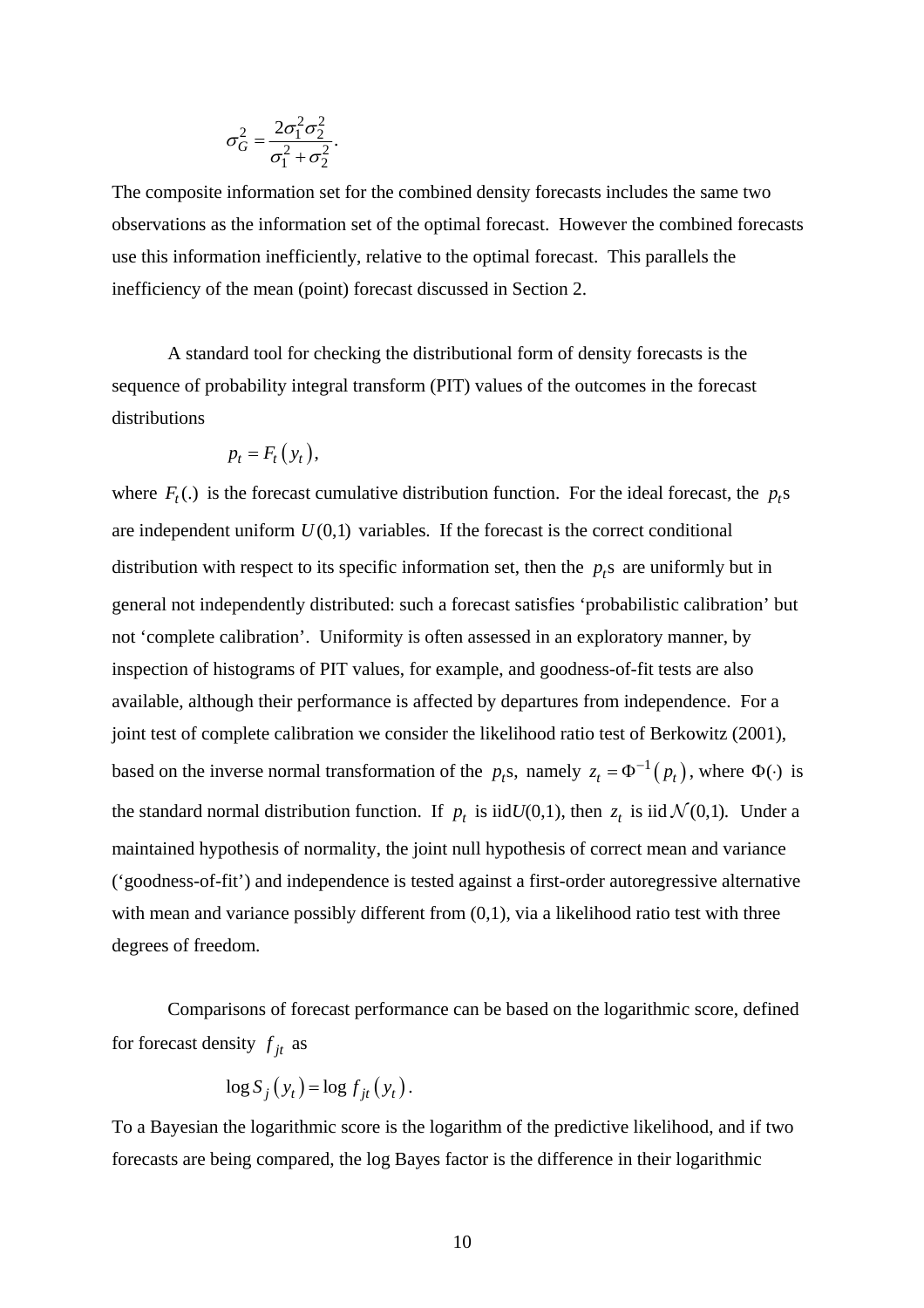scores. If one of the forecasts is the ideal forecast, then the expected difference in their logarithmic scores is the Kullback-Leibler information criterion (KLIC) or distance measure

$$
KLIC_{jt} = E_o \left\{ \log f_{ot}(y_t) - \log f_{jt}(y_t) \right\}.
$$

If the ideal forecast is known, as in a simulation experiment, competing forecasts can be tested against it via their average logarithmic scores, using the transformed variables *tz* (Mitchell and Hall, 2005). For density forecasts based on normal distributions we have (Mitchell and Wallis, 2010), subscripting parameters appropriately,

$$
KLIC_{jt} = -\frac{1}{2} - \frac{1}{2} \log \left( \frac{\sigma_o^2}{\sigma_j^2} \right) + \frac{1}{2} \frac{\sigma_o^2}{\sigma_j^2} + \frac{\left(\mu_o - \mu_j\right)^2}{2\sigma_j^2}.
$$

This has a minimum at zero: the sum of the first three terms on the right-hand side is nonnegative, as is the fourth term. Thus a positive KLIC may result from departures in mean and/or variance in either direction, and additional investigation, via the PIT histogram, for example, is needed to discover the direction of any departure. For example the competing forecast may be too dispersed or not dispersed enough, indicated by a hump-shaped or Ushaped PIT histogram, respectively.

 The relative performance of the two combination methods is assessed by adding the logarithmic combination to the AR1, AR2 and linear combination forecasts that appear (among others) in the simulation study of Mitchell and Wallis (2010), retaining all other features of their experimental design, with 500 replications of samples of 150 observations. The four pairs of values of the autoregressive parameters  $\phi_1$  and  $\phi_2$  used are shown, together with the corresponding first- and second-order autocorrelation coefficients and the associated values of the density forecast variances, in Table 1. Case (1) represents a relatively persistent series, whereas case (2) exhibits rather less persistence than is observed in inflation and GDP growth, for example: it is tending towards white noise, in which case all these forecasts would be identical. The structure of case (3) is such that the AR1 forecast coincides with the unconditional forecast, hence its variance is equal to the variance of the observed series, while the AR2 forecast coincides with the ideal forecast, with variance equal to the innovation variance. Case (4) represents a rather unusual oscillating form. It is seen that, in all cases,  $\sigma_G^2 < \sigma_C^2$ , as anticipated in the discussion following equation (11) above. The difference is greatest in case (3), where the component variances are most unequal and the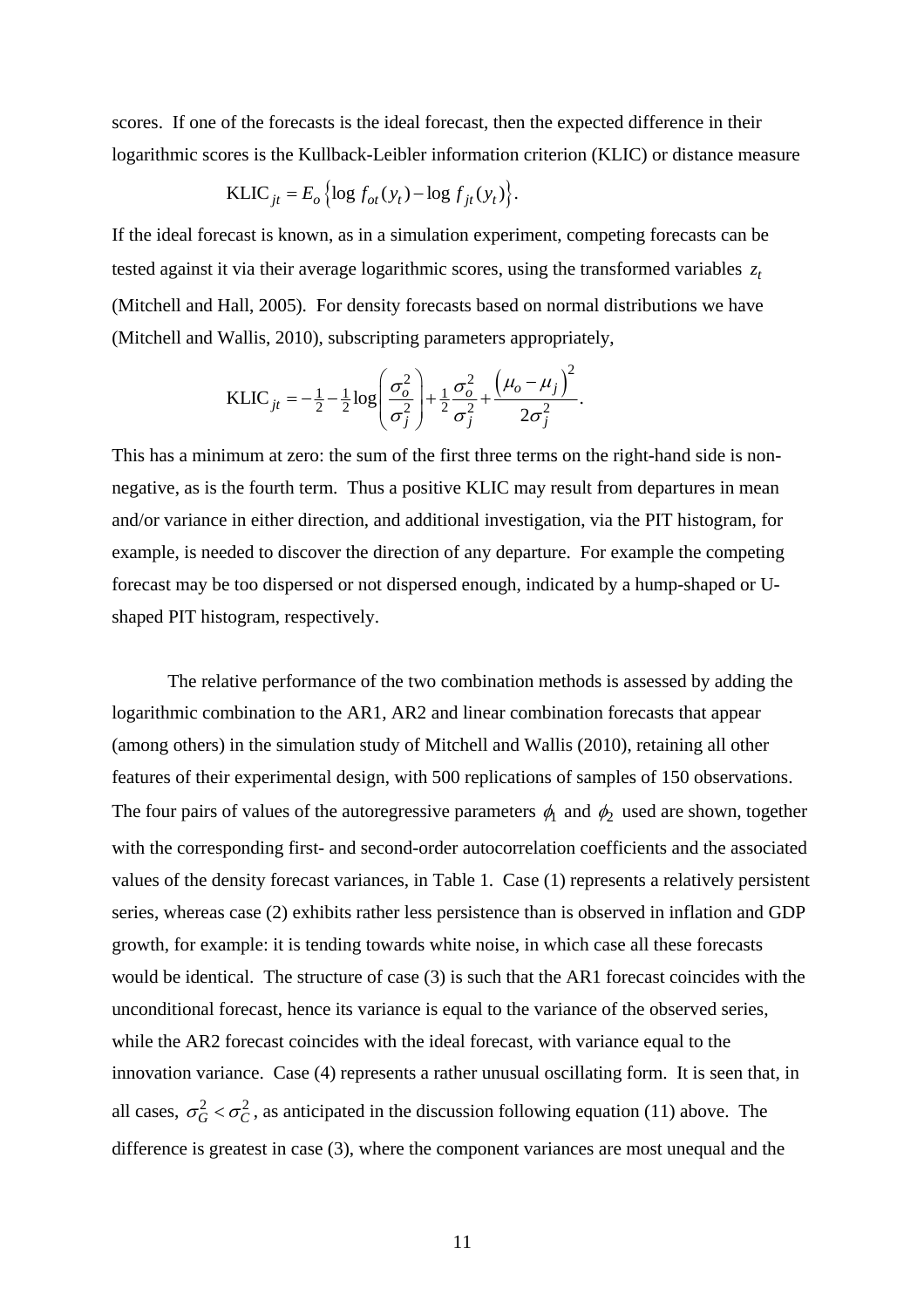|      | Parameter |          | Autocorrelation |          | Density forecast variance |            |              |              |
|------|-----------|----------|-----------------|----------|---------------------------|------------|--------------|--------------|
| Case | $\phi$    | $\phi_2$ | $\rho_{\rm l}$  | $\rho_2$ | $\sigma_1^2$              | $\sigma_2$ | $\sigma_C^2$ | $\sigma_G^2$ |
| (1)  | 1.5       | $-0.6$   | 0.94            | 0.81     | 1.56                      | 4.52       | 3.40         | 2.32         |
| (2)  | 0.15      | 0.2      | 0.19            | 0.23     | 1.04                      | 1.02       | 1.05         | 1.03         |
| (3)  | $\theta$  | 0.95     | $\overline{0}$  | 0.95     | 10.26                     | 1          | 7.94         | 1.82         |
| (4)  | $-0.5$    | 0.3      | $-0.71$         | 0.66     | 1.10                      | 1.27       | 1.34         | 1.18         |

**Table 1**.Simulation design and density forecast variances

*Note*:  $\sigma_{\epsilon}^2 = 1$  in all cases

expected disagreement term in equation (8) also contributes strongly to  $\sigma_C^2$ . In cases (2) and (4)  $\sigma_C^2$  exceeds both the component variances, whereas  $\sigma_G^2$  always lies between  $\sigma_1^2$  and  $\sigma_2^2$ , of course.

 For initial diagnostic checking we consider histograms of PIT values, to allow an informal assessment of their uniformity and hence of the probabilistic calibration of the forecasts. This is expected to hold for the two separate components of the combinations, that is, the AR1 and AR2 forecasts, since each of these represents the correct conditional distribution in respect of its normality and its first two moments conditional on the past data being used. The results presented in Figure 1 entirely meet these expectations, with all the histograms in the first two columns being essentially uniform. Despite this, the PIT histograms for the combinations of these forecasts in the third and fourth columns show departures from uniformity, most dramatically in cases (3) and (4). The histograms are approximately symmetric but hump-shaped, thus the dominant effect is the increased variance of these forecasts relative to the correct conditional forecast for the combined information set: too few observations lie in the tails of these forecast densities. In the rows with the greater departures from uniformity, comparison of the third and fourth columns indicates that the logarithmic combination is performing better than the linear combination, having a smaller variance and the correct distributional form, but the relative contributions of these two factors are not distinguishable.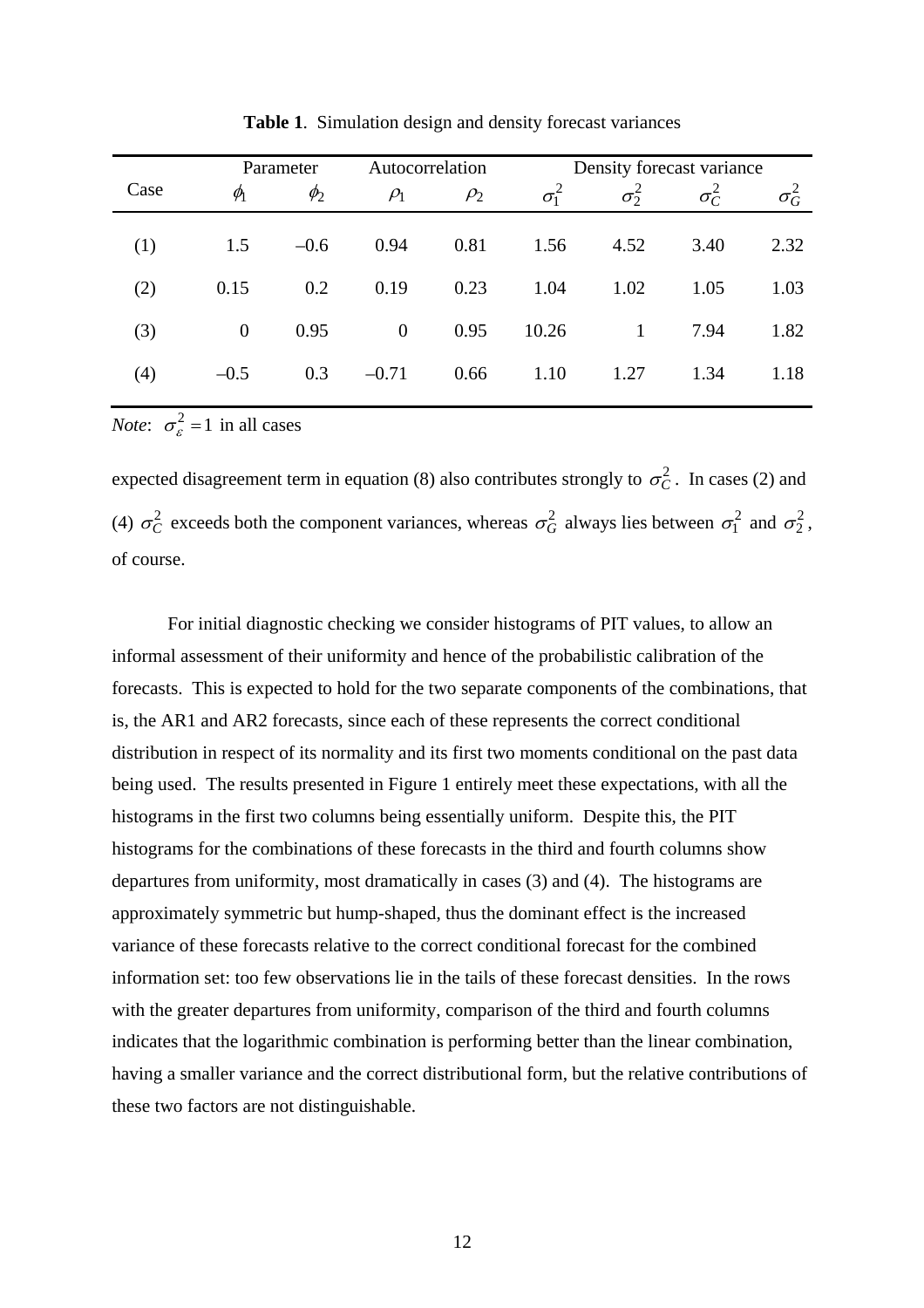|                 | Case $(1)$ |             | Case $(2)$ |             | Case $(3)$ |             | Case $(4)$ |             |
|-----------------|------------|-------------|------------|-------------|------------|-------------|------------|-------------|
| Forecast        | Bk         | <b>KLIC</b> | Bk         | <b>KLIC</b> | Bk         | <b>KLIC</b> | Bk         | <b>KLIC</b> |
|                 |            |             |            |             |            |             |            |             |
| AR1             | 100        | 98          | 17         | 25          | 99         | 100         | 62         | 46          |
| AR <sub>2</sub> | 100        | 100         | 30         | 15          | 5.6        | n.a.        | 97         | 93          |
| Lin combn       | 100        | 100         | 14         | 10          | 100        | 100         | 62         | 55          |
| Log combn       | 100        | 100         | 12         | 7           | 99         | 84          | 37         | 25          |

**Table 2**. Tests of complete calibration and forecast performance: rejection percentages at nominal 5% level

*Note*: Bk, the likelihood ratio test of Berkowitz (2001); KLIC, the test of KLIC differences vs. the ideal forecast of Mitchell and Hall (2005)

 The results of formal tests of complete calibration and forecast performance are reported in Table 2. The AR1 and AR2 forecasts are probabilistically calibrated, as shown in Figure 1, so the Berkowitz test is essentially a test of the independence of the  $z$ <sub>r</sub>s, and indirectly a test of the independence of the  $p<sub>f</sub>$ s. It is seen that the test has good power: in case (1), a relatively persistent series, there are no Type 2 errors in the 500 replications; the rejection rate is smallest in case (2), which is closest to a white noise series. In case (3) the AR2 forecast is the same as the ideal forecast, and the rejection rate is not significantly different from the nominal size of the test. Otherwise the test gives a good indication that the two individual forecasts do not satisfy complete calibration. The results of the KLIC-based test of forecast performance against the ideal forecast give very much the same finding.

 The combination forecasts satisfy neither probabilistic calibration nor independence, and can be expected to be rejected against the ideal forecast. The main interest lies in the possibility of discriminating between the linear and logarithmic combinations. In case (1), no discrimination is possible, since there is no failure to reject either forecast using either test. In the remaining cases the results favour the logarithmic combination, which is rejected less frequently by either test than the linear combination. Finally, with respect to these measures some gains from combining can be observed, with the logarithmic combination being rejected less frequently than either of the two component forecasts in cases (2) and (4).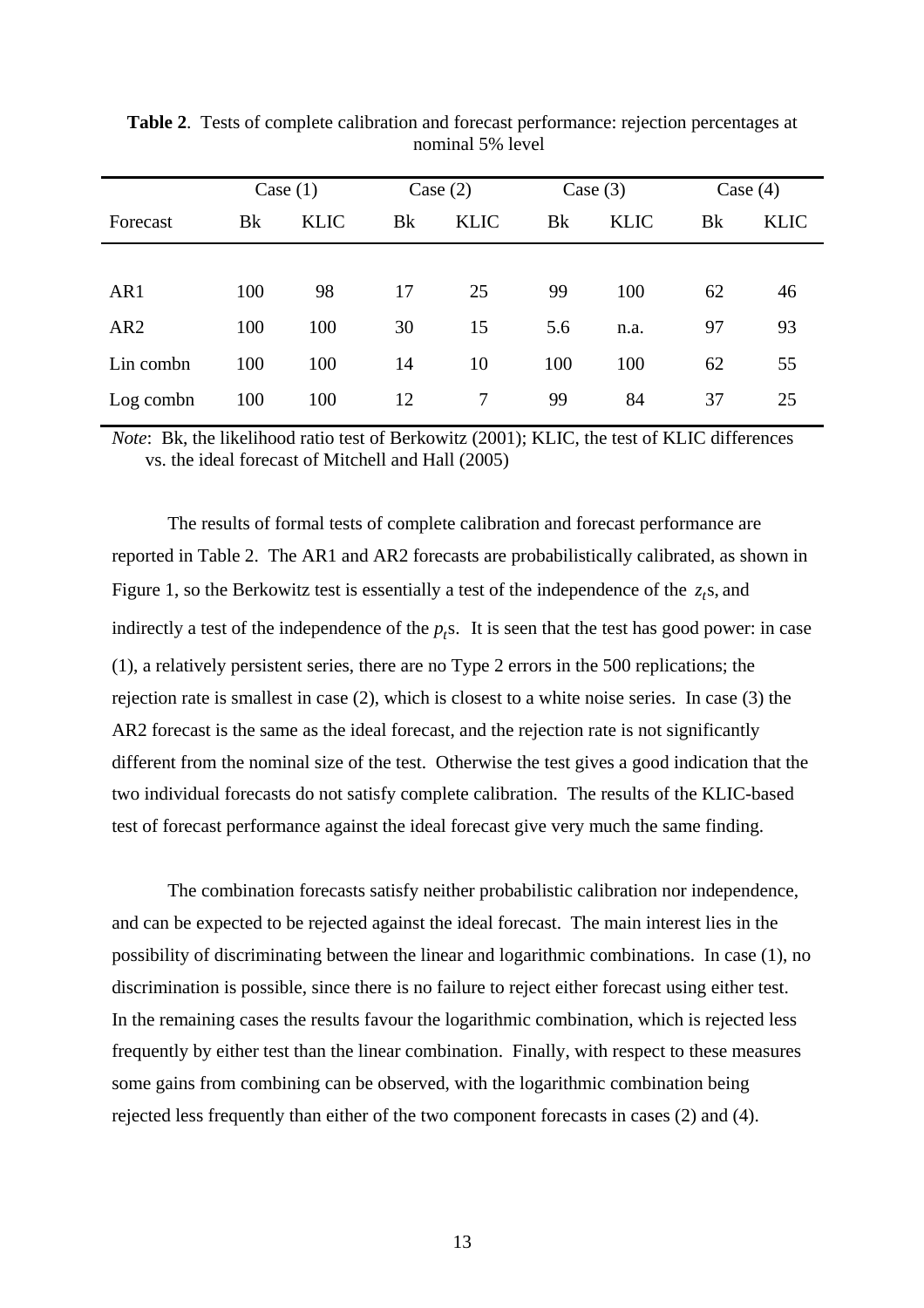### *Discussion*

The combination density forecasts in our example are constructed using equal weights, whereas there is an emerging literature on the problem of estimating the weights in practice. It seems to be agreed to base the weights on past forecast performance as measured by the average logarithmic score, possibly allowing for time variation in the weights (Hall and Mitchell, 2007; Geweke and Amisano, 2009; Jore, Mitchell and Vahey, 2010; Kascha and Ravazzolo, 2010). The first three groups of authors only consider linear combinations, whereas the last-named also include logarithmic combinations. Using the same performance measure they find no clear ranking of the two forms of combination of the various (linear) forecasting models of inflation they construct for four countries, but no information on their comparative calibration characteristics is given. However a similar exercise conducted at the same institution (Norges Bank), studying combinations of forecasting models for Norwegian GDP growth and inflation, presents PIT histograms for linear and logarithmic pools (Bjornland *et al*., 2009, Figures 15-18). For both variables the logarithmic combination appears to be better calibrated, with the linear combination having too few observations in the tails of the histograms, indicating excessive dispersion in the combined forecast densities, as in our example above.

 The weak statistical evidence favouring the logarithmic over the linear combination of density forecasts may be augmented in practice by the advantages of a combined forecast that retains the distributional form of its components. A committee of individual forecasters, each producing a density forecast according to a given specification, and charged with producing a composite forecast, will find it more convenient analytically and easier to communicate the results if the composite forecast has the same form, which the logarithmic combination is more likely to deliver. When the normal distribution is used, this applies exactly.

 The result that a combination of two probabilistically calibrated density forecasts is not itself probabilistically calibrated parallels the inefficiency of mean point forecasts discussed in Section 2. In each case the component forecasts are the correct conditional statements with respect to their specific information sets, but their combination, with respect to the combined information set, is not. The same result also obtains for combinations of event probability forecasts (Hora, 2004; Ranjan and Gneiting, 2010). In these broader

14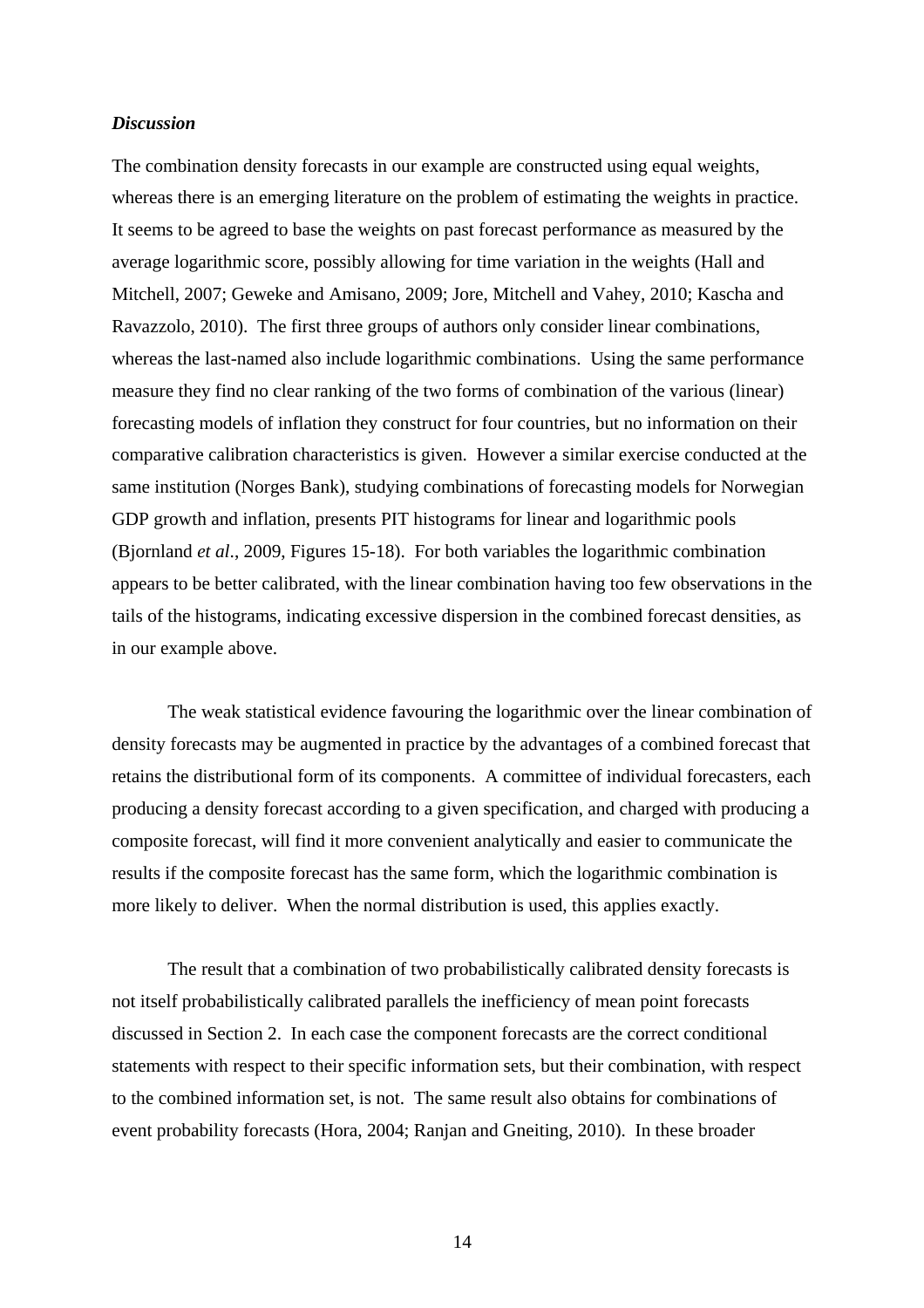circumstances, it remains the case that 'aggregating forecasts is not the same as aggregating information sets' (Granger, 1989, p.169), a remark that, like so many others of Clive Granger's, requires our continuing attention.

# **References**

- Barnard, G.A. (1963). New methods of quality control. *Journal of the Royal Statistical Society A*, 126, 255-258.
- Bates, J.M. and Granger, C.W.J. (1969). The combination of forecasts. *Operational Research Quarterly*, 20, 451-468.
- Berkowitz, J. (2001). Testing density forecasts, with applications to risk management. *Journal of Business and Economic Statistics*, 19, 465-474.
- Bjornland, H., Gerdrup, K., Jore, A.S., Smith, C. and Thorsrud, L.A. (2009). There is more than one weight to skin a cat: combining densities at Norges Bank. Conference on Forecasting and Monetary Policy, Deutsche Bundesbank, Berlin, March 2009.
- Boero, G., Smith, J. and Wallis, K.F. (2008). Uncertainty and disagreement in economic prediction: the Bank of England Survey of External Forecasters. *Economic Journal*, 118, 1107-1127.
- Box, G.E.P and Jenkins, G.M. (1970). *Time Series Analysis: Forecasting and Control*. San Francisco: Holden-Day
- Clemen, R.T. (1989). Combining forecasts: a review and annotated bibliography. *International Journal of Forecasting*, 5, 559-583.
- Crowe, C. (2010). Consensus forecasts and inefficient information aggregation. Working Paper No.10/178, International Monetary Fund, Washington DC.
- Faria, A.E.and Mubwandarikwa, E. (2008). The geometric combination of Bayesian forecasting models. *Journal of Forecasting*, 27, 519-535.
- Faria, A.E. and Smith, J.Q. (1997). Conditionally externally Bayesian pooling operators in chain graphs. *Annals of Statistics*, 25, 1740-1761.
- Genest, C. and Zidek, J.V. (1986). Combining probability distributions: a critique and an annotated bibliography (with discussion). *Statistical Science*, 1, 114-148.
- Geweke, J. and Amisano, G. (2009). Optimal prediction pools. Working Paper No.1017, European Central Bank, Frankfurt.
- Granger, C.W.J. (1969). Prediction with a generalized cost of error function. *Operational Research Quarterly*, 20, 199-207.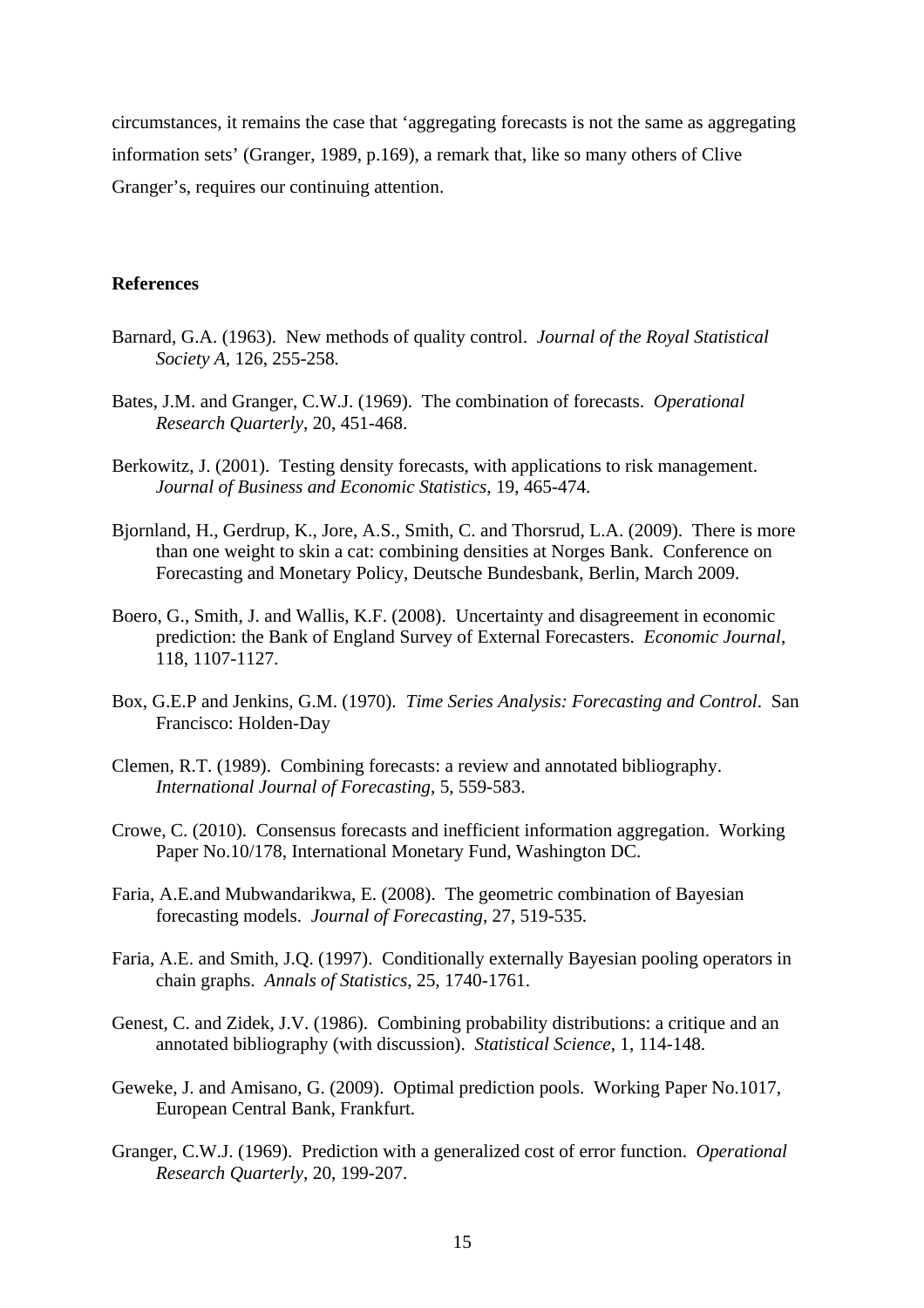- Granger, C.W.J. (1989). Combining forecasts twenty years later. *Journal of Forecasting*, 8, 167-173.
- Hall, S.G. and Mitchell, J. (2007). Combining density forecasts. *International Journal of Forecasting*, 23, 1-13.
- Hora, S.C. (2004). Probability judgements for continuous quantities: linear combinations and calibration. *Management Science*, 50, 597-604.
- Jore, A.S., Mitchell, J. and Vahey, S.P. (2010). Combining forecast densities from VARs with uncertain instabilities. *Journal of Applied Econometrics*, 25, 621-634.
- Kascha, C. and Ravazzolo, F. (2010). Combining inflation density forecasts. *Journal of Forecasting*, 29, 231-250.
- Kim, O., Lim, S.C. and Shaw, K.W. (2001). The inefficiency of the mean analyst forecast as a summary forecast of earnings. *Journal of Accounting Research*, 39, 329-336.
- Mitchell, J. and Hall, S.G. (2005). Evaluating, comparing and combining density forecasts using the KLIC with an application to the Bank of England and NIESR 'fan' charts of inflation. *Oxford Bulletin of Economics and Statisics*, 67, 995-1033.
- Mitchell, J. and Wallis, K.F. (2010). Evaluating density forecasts: forecast combinations, model mixtures, calibration and sharpness. *Journal of Applied Econometrics*, in press.
- Morris, S. and Shin, H.S. (2002). Social value of public information. *American Economic Review*, 92, 1521-1534.
- Pearson, K. (1894). Contributions to the mathematical theory of evolution. *Philosophical Transactions of the Royal Society of London*, A, 185, 71-110.
- Ranjan, R. and Gneiting, T. (2010). Combining probability forecasts. *Journal of the Royal Statistical Society* B, 72, 71-91.
- Rich, R. and Tracy, J. (2010). The relationships among expected inflation, disagreement, and uncertainty: evidence from matched point and density forecasts. *Review of Economics and Statistics*, 92, 200-207.
- Smith, J. and Wallis, K.F. (2009). A simple explanation of the forecast combination puzzle. *Oxford Bulletin of Economics and Statistics*, 71, 331-355.
- Wallis, K.F. (2005). Combining interval and density forecasts: a modest proposal. *Oxford Bulletin of Economics and Statistics*, 67, 983-994.
- Winkler, R.L. (1968). The consensus of subjective probability distributions. *Management Science*, 15, B61-B75.
- Zarnowitz, V. (1969). The new ASA-NBER survey of forecasts by economic statisticians. *American Statistician*, 23(1), 12-16.